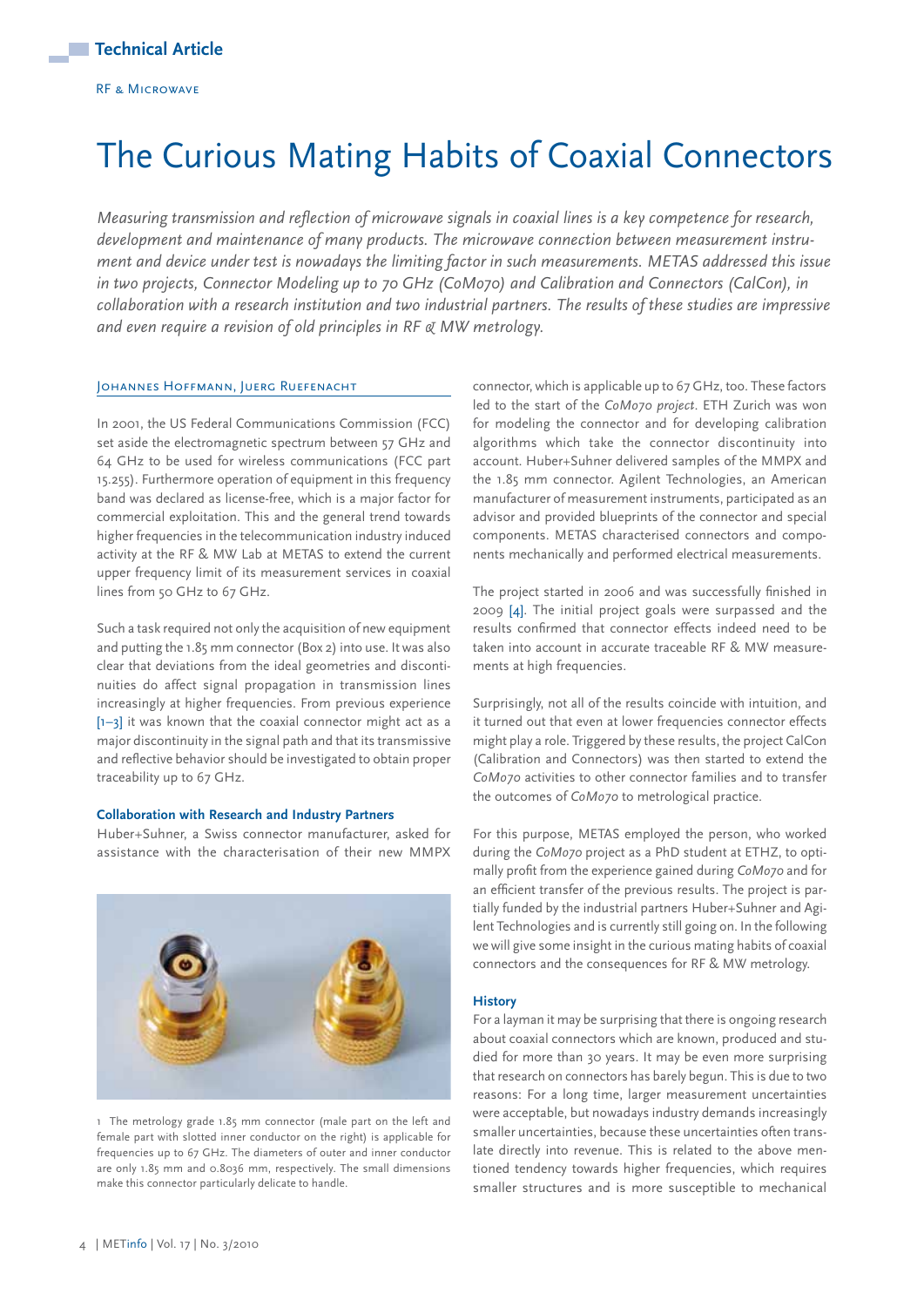Coaxial connectors can be categorised into hermaphroditic connectors and sexed connectors. Sexed connectors can only be mated with connectors of the opposite sex. While mechanically not as complicated as hermaphroditic connectors, they can support higher frequencies. This fact made such connectors very popular in metrology and other applications.

7 mm, Type-N (7 mm), 3.5 mm, 2.92 mm, 2.4 mm, 1.85 mm and 1.00 mm connectors are relevant for metrological applications. The size refers to the diameter of the outer conductor and is the limiting factor in terms of applicable frequency. A 3.5 mm connector can be used up to 34 GHz, whereas a 1.85 mm connector can be used up to 67 GHz.

Above these frequency limits, unwanted higher modes of the electromagnetic field will start to propagate in the system. The diameter of the inner conductor on the other hand is determined by the characteristic impedance of the system, which

nectors can be subdivided into slotted connectors and slotless connectors. This refers to the female contact which can be made with slots or without slots in the center conductor.

is 50 ohms for most metrological applications. The sexed con-

In the connector community there were and are still raging fights about the question: What is better, slotted or slot-less? The answer is simple. There is no better or worse, they are just different. Slotted connectors can have a lower reflection coefficient than slot-less connectors. On the other hand slotless connectors can be characterised more accurately and are, therefore, the first choice for metrology applications.

In contrast to sexed connectors, hermaphroditic connectors can be connected to any other connector of the same type. The 7 mm connector is an example for a hermaphroditic connector. Such connectors are nowadays barely in use because they are expensive and have only a very limited frequency range.

2 Types of coaxial connectors.

features. Secondly, the accurate characterisation of coaxial connectors requires mechanical measurement capabilities and computation power which only recently became available.

#### **Characterisation of Coaxial Connectors**

Metrology grade coaxial connectors are mechanically and theoretically highly complex objects. Mechanically they are complex because connectors feature extremely tiny spring contacts, which are manufactured in such a way that about 3000 connections can be made before the connector is worn out and has to be replaced or serviced. Due to the tight mechanical tolerances required, such connectors cost about 1000 US\$ a piece.

This price and the fragility of the devices restrict the handling of devices equipped with such connectors to experienced operators. Moreover, the connector needs to be seen as a discontinuity in the signal path, which creates reflection. This brings up the theoretical part of connectors. As for the characterisation of such behavior it is necessary to determine the scattering parameters (S-parameters, see Box 3) of the connector as a function of its mechanical dimensions.

# **S-parameters of a Complete Connector**

The amplitude of the reflection from the connector depends mainly on its size and shape. The connector can be considered as a rather short and small discontinuity, which allows accurate computation of its amplitude and phase of reflection. This is done with an electromagnetic field simulator (Box 4). Essentially, such a program breaks the whole electromagnetic problem of a connector down to many smaller problems which are interconnected, but which can be solved by directly applying Maxwell's theory. The result is the electromagnetic field in the connector, based on which the S-parameters of the connector can be derived.

S-parameters are always computed at a reference plane and are defined with respect to the fundamental mode (TEM mode) of wave propagation. Discontinuities have the unpleasant property to locally excite higher modes, which decay with distance from the discontinuity. Thus, the reference plane for the S-parameter calculation is selected to be far enough away from the discontinuity such that higher modes of the field have attenuated sufficiently.

By placing reference planes (illustration 5) in appropriate distance from the connector, one can compute its reflection and transmission coefficients with high accuracy. Now a virtual reference plane (illustration 5) can be introduced. The S-parameters at the virtual reference plane are computed by subtracting the piece of coaxial line between virtual reference plane and reference plane. Such virtual reference planes can be placed at the start and end of the connector. The S-parameters at these virtual reference planes are the S-parameters of the connector [5].

# **S-parameters of a Half-Connector**

As already stated, the real reference plane has to be sufficiently far away from any discontinuity for the successful definition of S-parameters. This is in direct contradiction with the definition of S-parameters when they are measured with a vector network analyser (VNA), which requires a reference plane that is in the center of the connector (illustrations 6 and 7). To rescue the definition of VNA S-parameters, one uses the concept of the perfect port, which is a semi infinite piece of coaxial line with nominal 50 ohm impedance.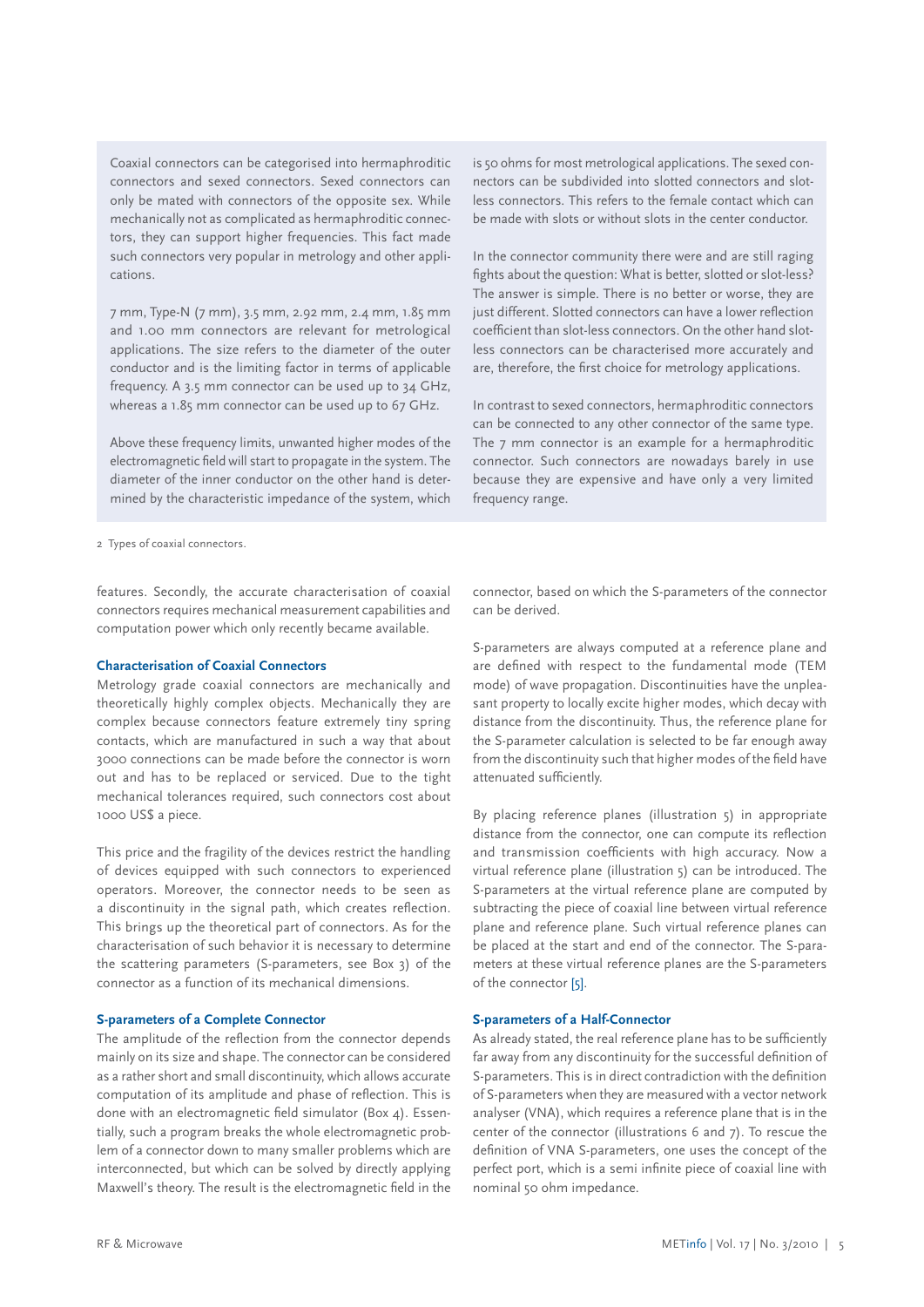#### RF & Microwave

Since coaxial connectors rarely appear always as the same pair, it is necessary to find a way to characterise a male or a female connector individually. Therefore we need to introduce the concept of the half-connector. The S-parameters of a halfconnector are computed by simulating the electromagnetic fields of a connector, where the second half is replaced by a perfect port. Obviously one can do this for the male part and for the female part (illustrations 6 and 7).

Again the real reference plane has to be sufficiently far away from any discontinuity, and again virtual reference planes are used to shift the S-parameters to the start and end of each half-connector. Now the two resulting sets of «half S-parameters» can be cascaded and compared to the «complete S-parameters» of the full connector. Ideally they should be the same, but in reality they are not. The disagreement between the cascaded «half S-parameters» and the «complete S-para-

S-parameters are used to characterise reflective and transmissive behaviour of a device upon impact of a high frequency electromagnetic signal. The illustration schematically represents the situation for a two-port device (e.g. an attenuator) with input signals applied to both ports. If the device is linear, the output signals can be defined in terms of the input signals. Thus,

 $b_1 = S_{11}a_1 + S_{12}a_2$  $b_2 = S_{21}a_1 + S_{22}a_2$ 

with the signal amplitudes  $a_1$ ,  $a_2$ ,  $b_1$  and  $b_2$  and the scattering parameters **Sij.** The scheme can be generalised to n ports and the equations can be written more economically in matrix form **b = S·a** with the S-parameters contained in the scattering matrix **S** and the column vectors **a** and **b** containing input and output signal amplitudes, respectively. S-parameters are twodimensional quantities either described in polar coordinates with magnitude and phase or as complex numbers with real **(Re)** and imaginary **(Im)** parts. They can be measured with vector network analysers.



3 Scattering Parameters (S-Parameters).

meters» is part of the final measurement uncertainty. It depends very much on the design of the female part and on the size of the pin gap (illustration 5), how similar these two pairs of S-parameters are.

If the pin gap is too small, the S-parameters of a complete pair and the cascaded S-parameters differ by a significant amount. This is because too small pin gaps provoke resonances between the male and female part. These resonances are highly sensitive to sub-um changes in the pin gap. In practice, such small dimensional variations can neither be measured nor controlled. Thus the S-parameters of a complete connector with extremely small pin gap cannot be modeled with high accuracy and the connector cannot be divided in half-connectors (figures 8 and 9).

In this case, the connector is not useful for metrology applications. Too small pin gap means less than 5 µm for the 1.85 mm connector (figures 8 and 9). The insight that the pin gap needs to have a certain size to ensure reproducible S-parameters is one of the main outcomes of the *CoMo70* project [6]. Now, one might be tempted to say that generally a larger pin gap is better than a small one. This is not true either because the larger the pin gap is the stronger the reflection gets, which is undesirable. It was found that the optimum pin gap is 7 um to 10 um for 1.85 mm connectors. This result breaks with an old paradigm in RF & MW metrology, which advocates to keep pin gaps as small as possible.

# **Input Parameters and Traceability**

Highly accurate mechanical dimensions of the connector are needed for its electromagnetic modeling. Measuring dimensions of very small objects like connectors with an accuracy of less than 1 µm is a very demanding task. The dimensional metrology group at METAS has unique measurement capabilities thanks to its micro coordinate measuring machine µCMM [7]. The accuracy in these measurements is limited by the design and the surface quality of the connector.

The mechanical accuracy can be translated into electrical accuracy with appropriate modeling tools and techniques. Thus the measurement of the S-parameters is traced back to the SI units meter, second, kilogram and ampere and requires the measurements of the dimensions and the conductivity of the connector, the modeling of the electromagnetic fields in the connector and finally the computation of reflection and transmission coefficients.

# **VNA Calibration and Coaxial Standards**

A VNA needs to be calibrated with known coaxial standards before it can be used for S-parameter measurements. Calibration consists of connecting the known standards to the VNA and measuring their raw S-parameters. From the raw S-parameters and the assumed values of the standards one can compute the error coefficients of the model describing the VNA.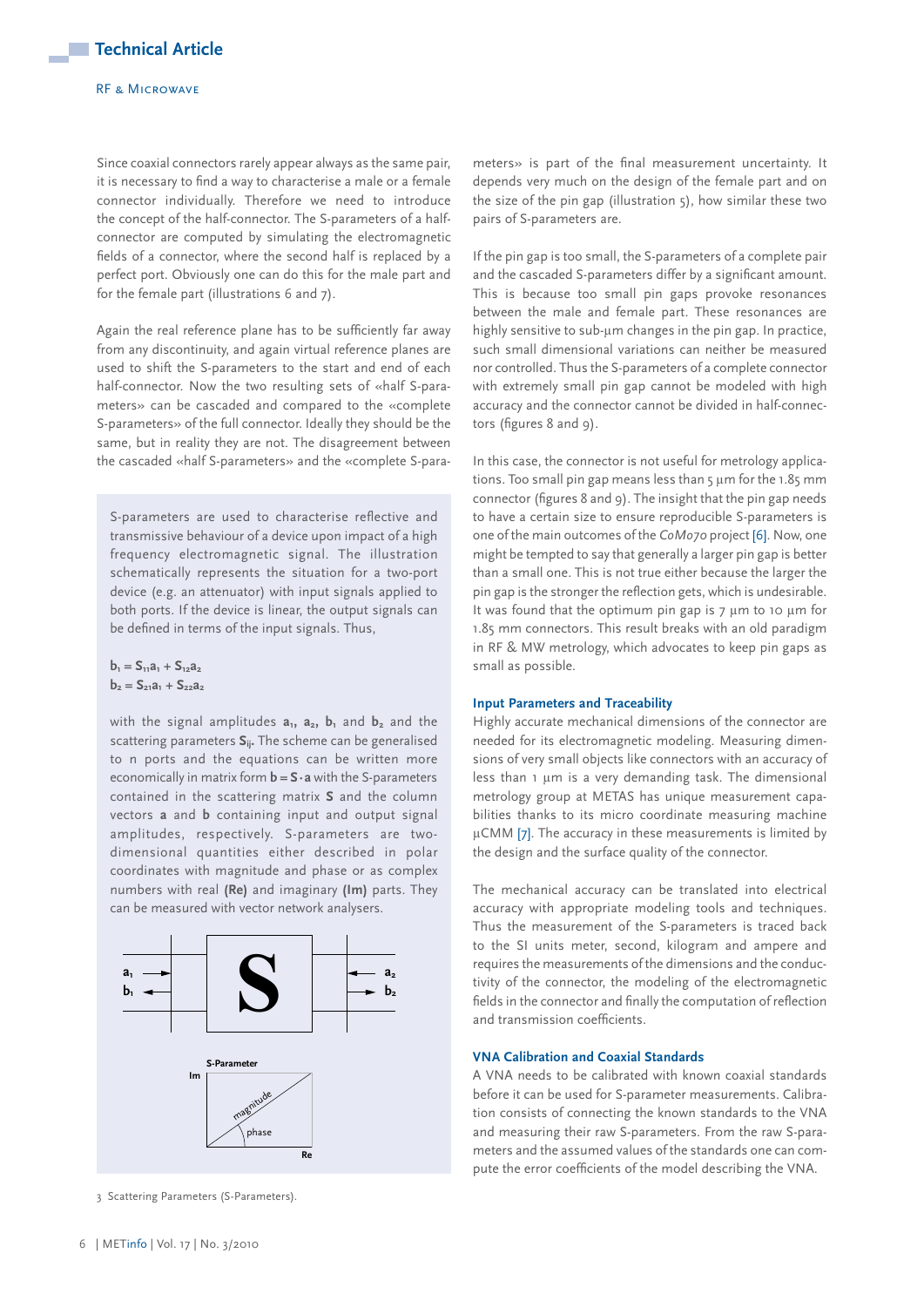

Electromagnetic simulation aims at applying Maxwell's equations to a non-trivial problem. Nowadays mainly two methods are used: Finite element frequency domain simulation and finite difference time domain simulation. The methods differ in the kind of input signals they can process. E.g. time domain methods can process nearly any given input signal of finite duration. In contrast frequency domain methods can process only input signals of one single frequency and infinite duration. Obviously both methods are interconnected by Fourier and Laplace transforms.

For finite difference time domain simulations, the computational domain is subdivided in hexaeders. The electric field in one hexaeder is assumed to be linearly dependent on location. Thus the electric field can be stored as the voltage over each

edge of the hexaeder. In parallel, a second mesh is imposed for the magnetic field. It is complementary to the electric field mesh. Thus the edges of the magnetic field hexaeders go through the areal centers of the electric field hexaeders. **Hy**

Assuming again linear dependence on location, the magnetic field can be stored as magnetic voltages over the edges **Ex** of the second grid. These electric and magnetic voltages are **Ey H<sub>x</sub> E**<sub>*z*</sub> **E**<sub>*z*</sub> **E**<sub>*z*</sub> intermittently updated according to Maxwell's equations. This means the input signal is subdivided in small time steps and the according electrical voltages, the magnetic voltages, electric, magnetic … and so on are computed. This yields the electromagnetic fields over time. By Fourier transformation they can be transformed to frequency domain and finally to transmission and reflection coefficients, e.g. S-parameters.

> For finite element frequency domain, the computational domain is subdivided into tetraeders. In each tetraeder one defines several electromagnetic field configurations, which are called base functions. As a next step, these base functions are subjected to a Maxwell operator and multiplied with weighting functions. These equations are then integrated over the whole computational domain.

> By exchanging the multiplied weighting function one can generate as many linear equations as there are base functions and tetraeders. The result is a system of linear equations where the electromagnetic sources are a constant vector and the coefficients of the base functions are the variables. The solution of the linear system will give the coefficients of the base functions and thus the electromagnetic field in the connector. Again, one can compute transmission and reflection coefficients from the electromagnetic fields.

4 Simulation technology: In the Yee scheme (see picture above), the represented quantities are electric and magnetic fields integrated over one grid length. Electric and magnetic field are staggered.

Based on the types of standards used, different calibration schemes are available. The aim of calibration is to define measurement planes at the VNA ports with a reference impedance of typically 50 ohms. The knowledge of the S-parameters of the standards has a direct impact on the accuracy of any subsequent measurement with the VNA. Coaxial transmission lines (air lines) of different length [8] and short circuits are typical standards for line reflect line (LRL) calibrations.

A practical measurement problem during LRL calibrations is related to the use of air lines with center conductors that are not self-supporting. The center conductor of such a mounted airline is hold in position by the connectors of the adjacent VNA ports but its longitudinal position is not entirely fixed. The resulting pin gap is arbitrary and varies from one connection to the next. With the above mentioned impact of the pin gap in mind, it is obvious that this will lead to inconsistencies and

problems with LRL calibrations, as has been observed and reported in the past. It turns out that the pin gap needs to be controlled to obtain consistency between different calibration schemes. An in-depth study of a possible solution to the problem is currently underway [9].

Another calibration method uses offset shorts, e.g. short circuits with pieces of coaxial line attached in front of the short circuit plane. This offset short (OS) calibration [10] and the LRL calibration are examples of primary calibrations which provide direct traceability to SI units.

The S-parameters of LRL and OS standards can be calculated from dimensional measurements and known material properties. Within the *CoMo70* project, this has been done for the above mentioned standards by taking the half-connector of the standard into account. The mechanical characterisation of the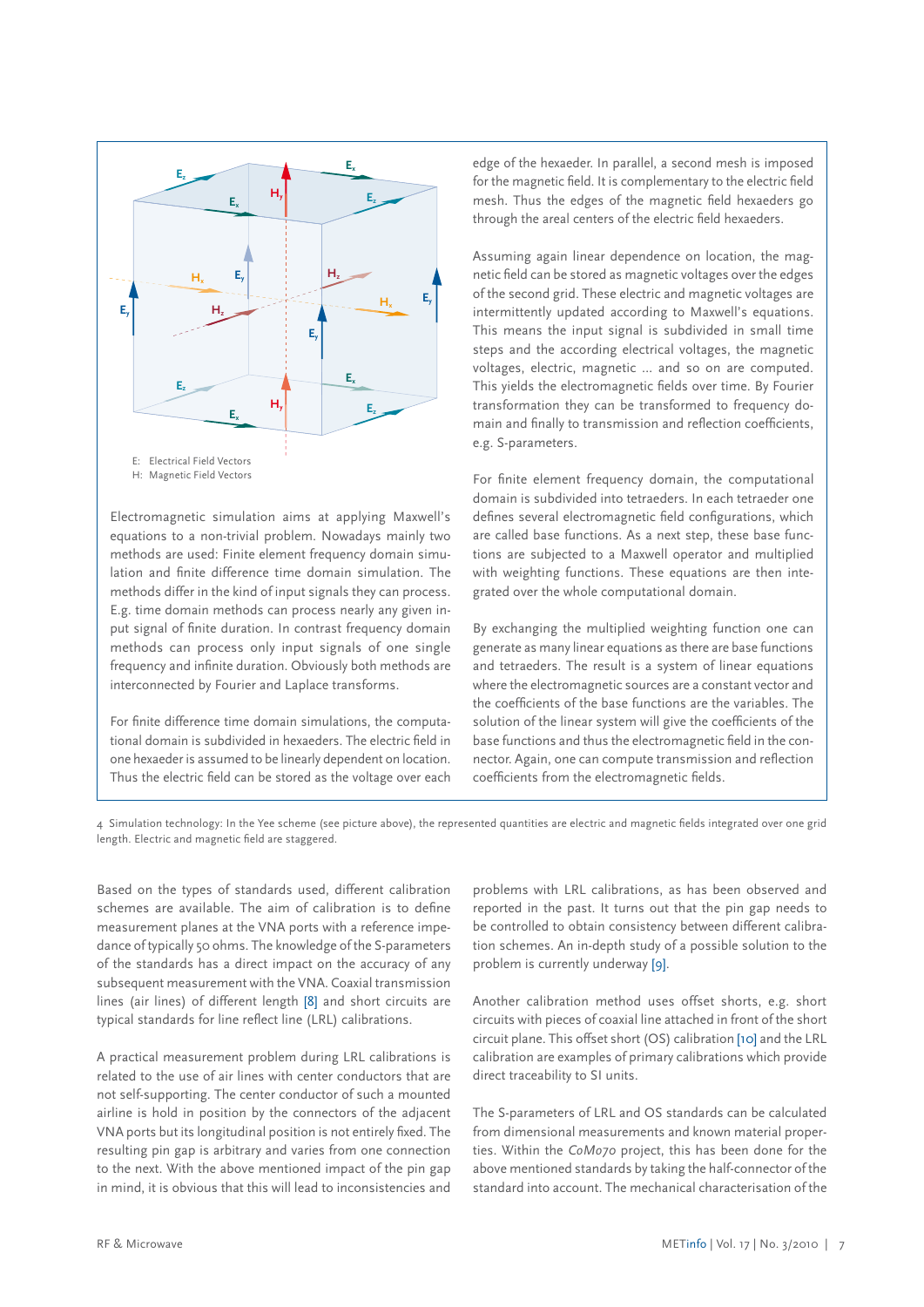

5 Longitudinal cross section of a coaxial connector with outer conductor and center conductor parts in yellow (female) and blue (male). The virtual reference planes are derived from the reference planes.

6 A female half-connector with perfect port on the right side. The reference plane of the VNA is described by the virtual reference plane 2.

7 Male half-connector with perfect port on the left side. The VNA reference plane is described by the virtual reference plane 1.

standards, including their half-connectors, is done with a laser gauge system and an air gauge system for diameter measurements and the µCMM coordinate measuring system for general length measurements. The µCMM system is used as well for diameter measurements in the end zones of the line where the air gauging system does not work.

The approach for modeling the standards is to cut the standard into small slices along its length. The S-parameters of these slices are computed and finally cascaded. This approach can be used to characterise coaxial lines and offset shorts. Thus two independent sets of standards for 1.85 mm calibration are available. This increases the confidence in the calibration and provides at the same time insight into the involved uncertainties.

The VNA calibration algorithm is based on a set of nonlinear equations, which needs to be solved for the model parameters of the VNA. Advanced calibration schemes do this in an overdetermined way in the sense that the number of measured standards is larger than the number of unknowns in the system of equations. Uncontrollable and unknown effects and errors in the definition of standards and in the model of the VNA are represented by random variables. The solution of the system is an appropriate statistical estimator of these random variables based on numerical optimisation.

Uncertainties arise most notably from the characterisation of the standards, but also from environmental influences, device imperfections and measurement setup. Another major outcome of the *CoMo70* project was an improved over-determined calibration algorithm [11], which will not be discussed further here.

# **Change of Paradigm**

From the comparison between different VNA calibration procedures, notably line based calibration and offset short calibration, it became obvious that connector effects need to be accounted for. The connector has to be part of the definition of the calibration standard. This has a non-negligible impact on the S-parameters of a standard. E.g. in the case of 2.4 mm female halfconnectors it was found that their *S*<sup>11</sup> is about 0.01 to 0.02 [5]. This is significant compared to the uncertainties which are typically declared at the level of national metrology institutes. For male standards, the effect was found to be less pronounced.

Discrepancies that have been observed in the past between different calibration schemes can now be explained with the neglect of connector effects and an inconsistent definition of the reference plane [5]. While these effects become more dominant with higher frequency, it was also found that even at lower frequencies connector effects can play a role. This is one of the reasons why the follow-up project *Calibration and Connectors (CalCon)* was started.

Two main lessons have been learned for VNA metrology: First it is necessary to include the connector in the definition of the coaxial standard; otherwise it will not be possible to define a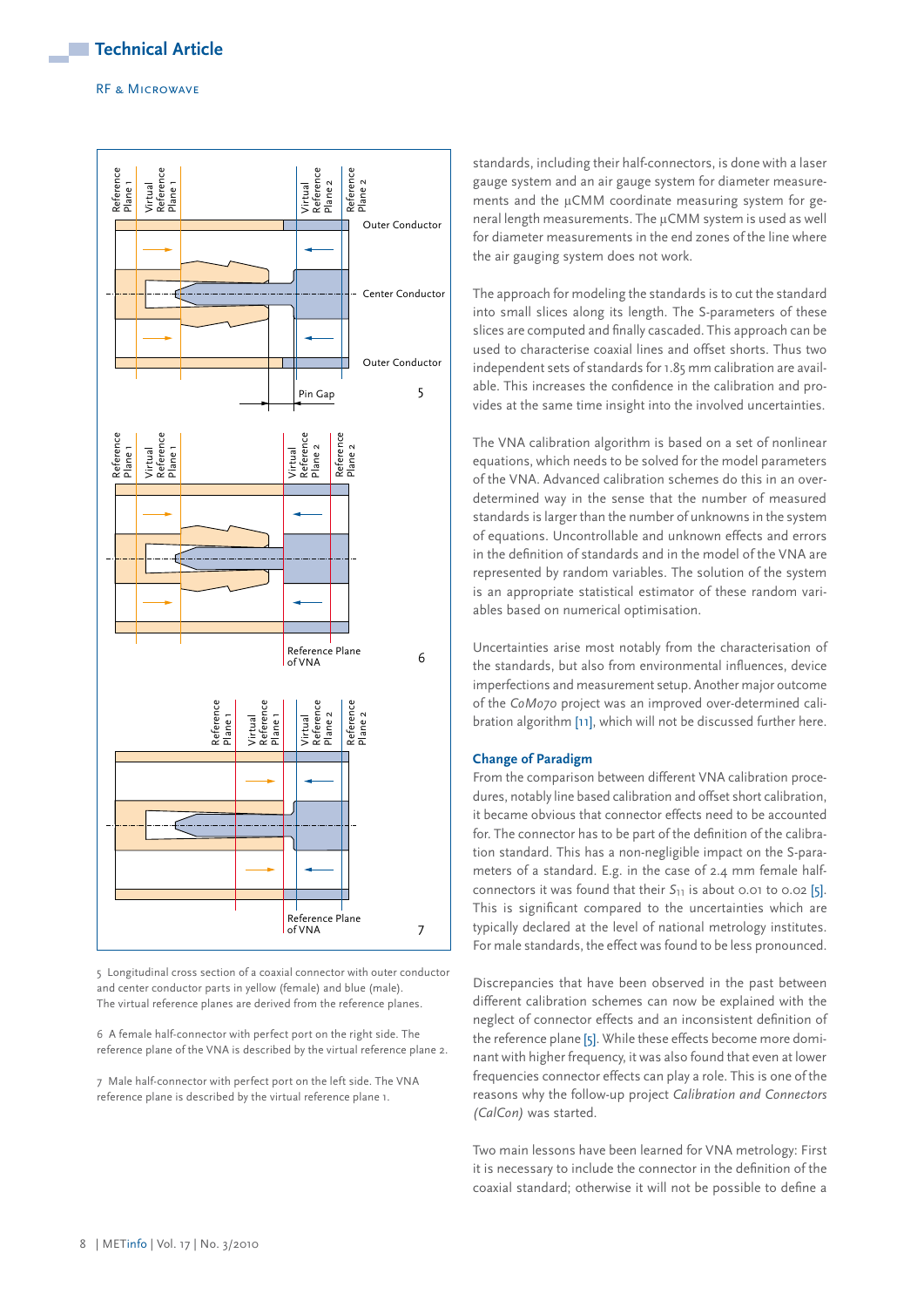

8 Absolute value of reflection coefficient of a 1.85 mm connector plotted as a function of frequency. The connector under consideration is useful for metrology applications because its reflection coefficients scale nicely with the pin gap.

consistent reference plane for S-parameter measurements. Second it is necessary to control the pin gap during the measurement process, otherwise the results will not be reliable. The *CoMo70 project* has laid the foundation to tackle these issues with the help of mechanical characterisation, electromagnetic field simulation and with the concept of the half-connector. The findings of *CoMo70* will require the other national metrology institutes to either take connector effects more seriously and to start their own investigations or to revise their claimed VNA measurement uncertainties.

#### **New Measurement Services**

As a result of both projects, METAS is now one of the very few national metrology institutes worldwide which offer measurement services in 1.85 mm coaxial lines. Thanks to the experience and knowledge gained together with the external partners during the project work, an improved and solid traceability chain has been established. The transfer of this competence to measurement service is still underway, but already now METAS can offer very small measurement uncertainties for these measurements. For more information refer to www. metas.ch/como70

#### **References**

- [1] J. Furrer: Die Tücke steckt im Stecker, METinfo, Vol. 10, Nr. 1, pp. 10–16, 2003.
- [2] B. Szentkuti, M. Wollensack, J, Ruefenacht: Zur Implementierung der Doppelkorrekturmethode bei METAS, METAS-Bericht 2003-250-507\_v02, 2007.
- [3] J. Ruefenacht: Connector problems and their mechanical and electrical characterisation,  $24<sup>th</sup>$  ANAMET meeting, September 2005.



9 The same as figure 8 for a 1.85 mm connector with larger chamfers in the design of the female connector interface. The connector under consideration is not useful for metrology applications because its reflection coefficient reveals behavior close to resonance for the 0.001 mm pin gap.

- [4] J. Hoffmann: Traceable S-parameter measurements in coaxial transmission lines up to 70 GHz, Dissertation ETH no. 18593, October 2009.
- [5] J. Hoffmann, P. Leuchtmann, J. Ruefenacht, K. Wong: S-parameters of Slotted and Slotless Coaxial Connectors, 74<sup>th</sup> ARFTG Conference, Boulder, Conference Digest, Vol. 74, December 2009.
- [6] J. Hoffmann, P. Leuchtmann, R. Vahldieck: Pin Gap Investigations for the 1.85 mm Coaxial Connector, IEEE European Microwave Week, Munich, Proceedings, pp. 388–391, October 2007.
- [7] A. Kueng, F. Meli, R. Thalmann: Ultraprecision micro-CMM using a low force 3D touch probe, Measurement Science and Technology, Vol. 18, no. 2, pp. 319–327, January 2007.
- [8] J. Ruefenacht, P. Leuchtmann: Air Lines Make Impedance Traceable to SI Base Units, METinfo, Vol. 9, Nr. 2, pp. 7–15, 2002.
- [9] J. Hoffmann, J. Ruefenacht, M. Wollensack, M. Zeier: Comparison of 1.85 mm Line Reflect Line and Offset Short Calibration, submitted to 76<sup>th</sup> ARFTG Conference, Clearwater Beach FL, December 2010
- [10] J. Hoffmann, P. Leuchtmann, R. Vahldieck: Over-determined Offset Short Calibration of a VNA, 71<sup>st</sup> ARFTG Conference, Atlanta, Conference Digest, Vol. 71, June 2008.
- [11] J. Hoffmann, P. Leuchtmann, J. Ruefenacht, R. Vahldieck: A stable Bayesian vector network analyzer calibration algorithm, IEEE Trans. Microwave Theory Tech., Vol. 57, Issue 4, pp.869–880, April 2009.